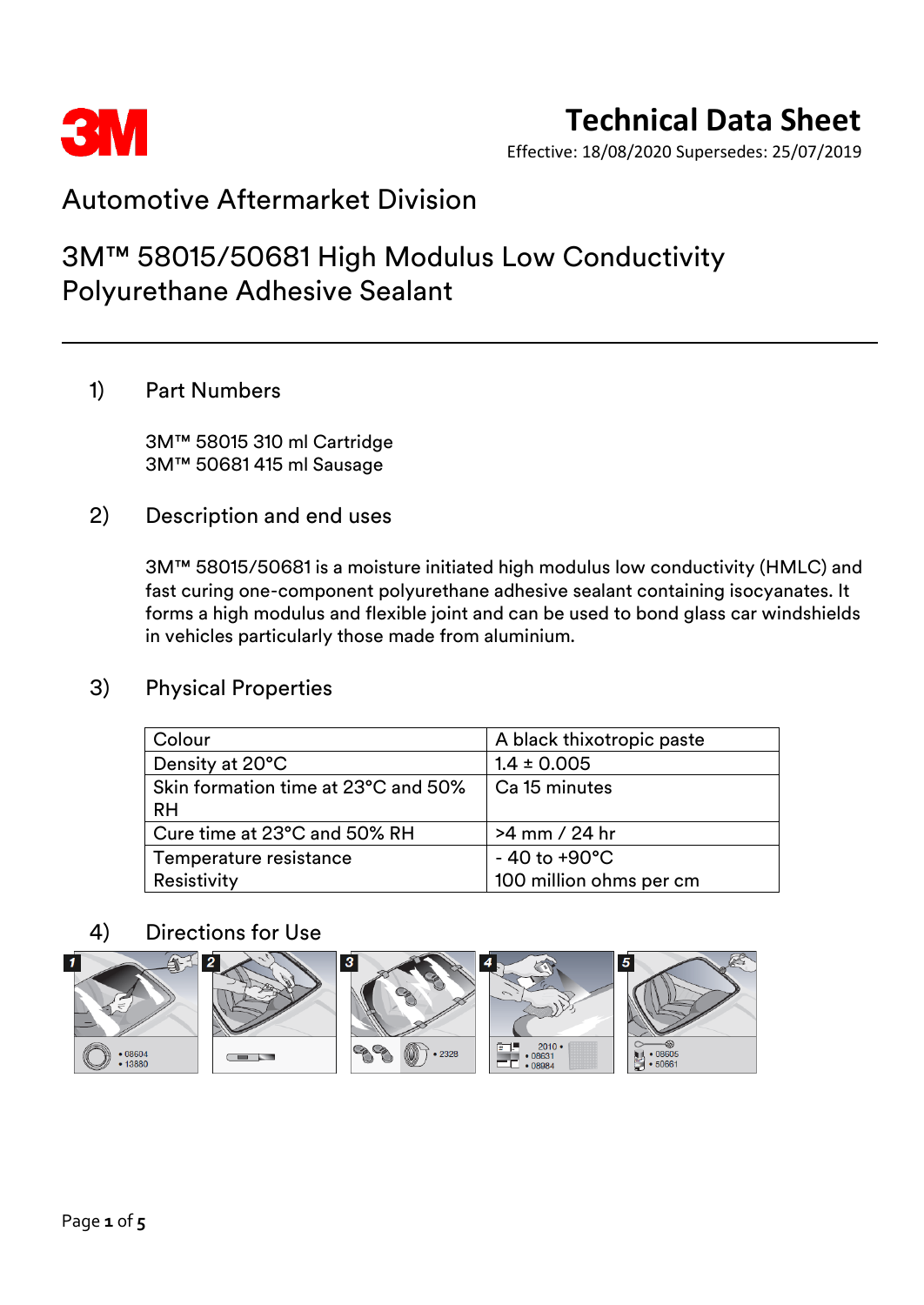

Effective: 18/08/2020 Supersedes: 25/07/2019



#### a) Glass preparation:

מן המתנה לפני תחילת נהיגה

Always ensure that surfaces are clean and free from contamination. Use 08631 Glass cleaner or 08984 Adhesive cleaner on red Scotch-Brite™. Clean with a light action. Wipe over surface with 08631 Glass cleaner or 08984 Adhesive cleaner on a clean wipe. Shake 58012 single step Low VOC primer for 30 seconds before use, ensuring the metal ball contained within is moving freely. Apply a thin layer of 58012 singles step Low VOC primer to the glass ceramic and leave for a minimum of 10 minutes (see Fig. 6A). For pre-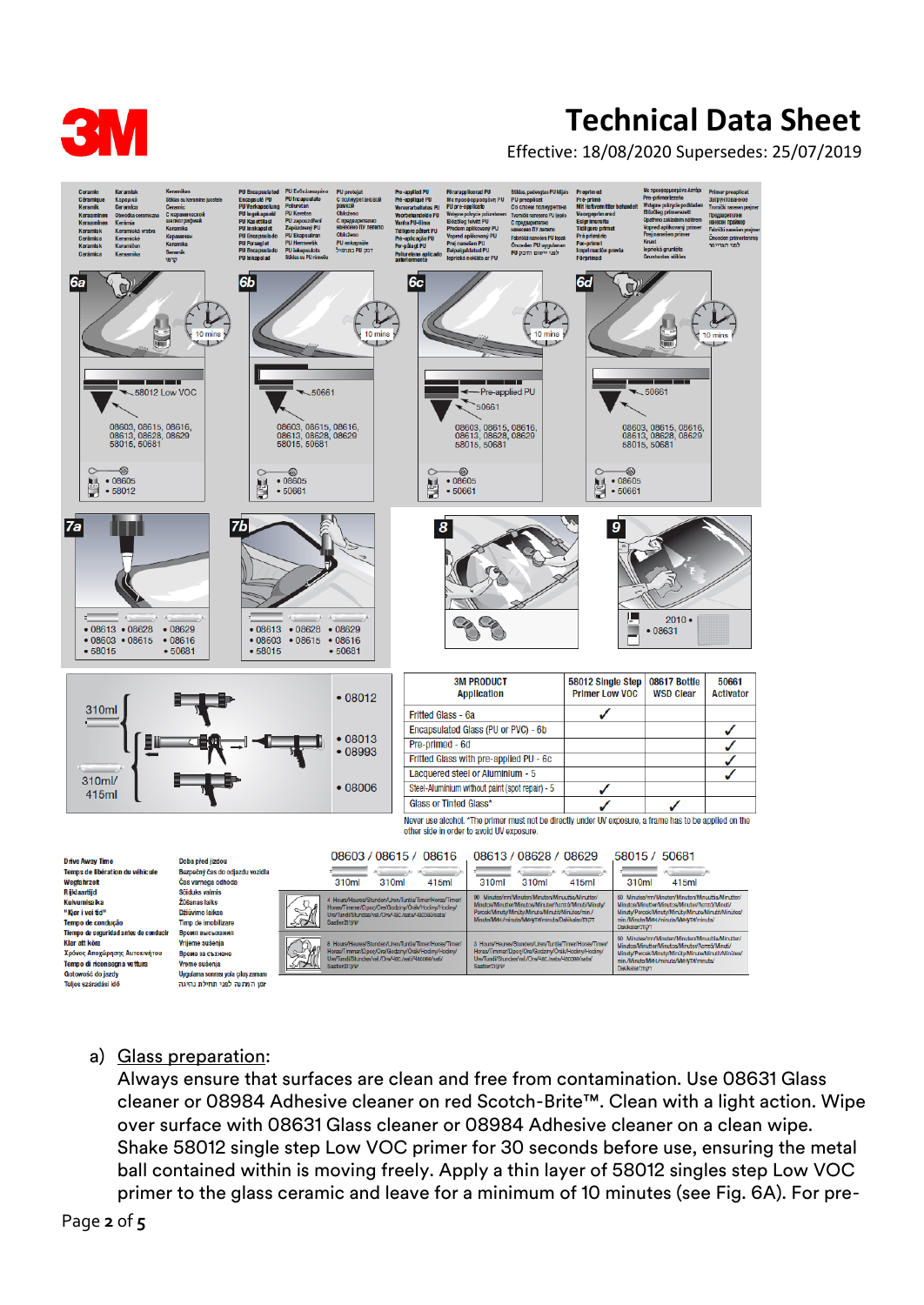

Effective: 18/08/2020 Supersedes: 25/07/2019

primed edges, ceramic edges with pre-applied PU and encapsulated edges use the 50661 Activator and clean without using red Scotch-Brite™. Special instruction: For preprimed glass, check adhesion of the pre-applied primer before applying 3M™ 50661 Activator. If adhesion is poor remove the pre-applied primer. For glass or tinted glass, the 3M™ 8617 first step primer must be applied before the 58012 Low VOC primer. A frame must be applied on the other side in order to avoid UV exposure.

#### b) Pinch weld preparation:

1) Where original polyurethane adhesive remains on the body frame, clean with 3M™ 08984 Adhesive Cleaner. Allow to dry before using a knife to reduce the thickness of the polyurethane to 1 mm. Apply 3M™ 58015 / 50681 glass adhesive. Use 3M™ 58012 single step Low VOC primer to protect any exposed bare metal from corrosion. Do not apply any primer on the old polyurethane adhesive.

2) On a newly painted body frame (paint fully cured), apply 3M™ 50661 Activator. Allow to dry for a minimum of 10 minutes. Extrude a bead of 3M™ 58015 / 50681 Glass Adhesive onto the glass or the body frame (depending on car manufacturers' instructions). Install the glass within 10 minutes. Clean any excess adhesive using 3M™ 08984 Adhesive Cleaner. Application temperature is +10°C to +35°C.

| Features                      | Advantages                | <b>Benefits</b>          |
|-------------------------------|---------------------------|--------------------------|
| <b>Final Shore A hardness</b> | >60                       | Passes ISO 868-3 seconds |
| Shearing resistance           | >2.4MPa                   | Passes ISO 4587          |
| Shearing resistance at 5 hr   | >0.9MPa (>130 psi)        | Passes FORD SAE J 1529   |
| at 23°C and 50% RH            |                           |                          |
| Shearing resistance at 7      | >3.5MPa (>500 psi)        | Passes FORD SAE J 1529   |
| days at 23°C and 50% RH       |                           |                          |
| Modulus G10                   | >2.2MPa                   | Passes DIN 54451         |
| Water and salt spray          | Excellent                 |                          |
| resistance                    |                           |                          |
| <b>Elongation break</b>       | >300%                     | Passes ISO 37            |
| Modulus at 100%               | Ca 3.5 MPa                | Passes ISO 37            |
| Modulus at break              | >6 MPa                    | Passes ISO 37            |
| Specific resistivity          | Ca 100 million ohms per   |                          |
|                               | cam                       |                          |
| Crash test                    | Resists after 1 hr at 5°C | Passes FMVSS 212         |
|                               | and 50% RH                | (standard automotive     |
|                               |                           | crash test)              |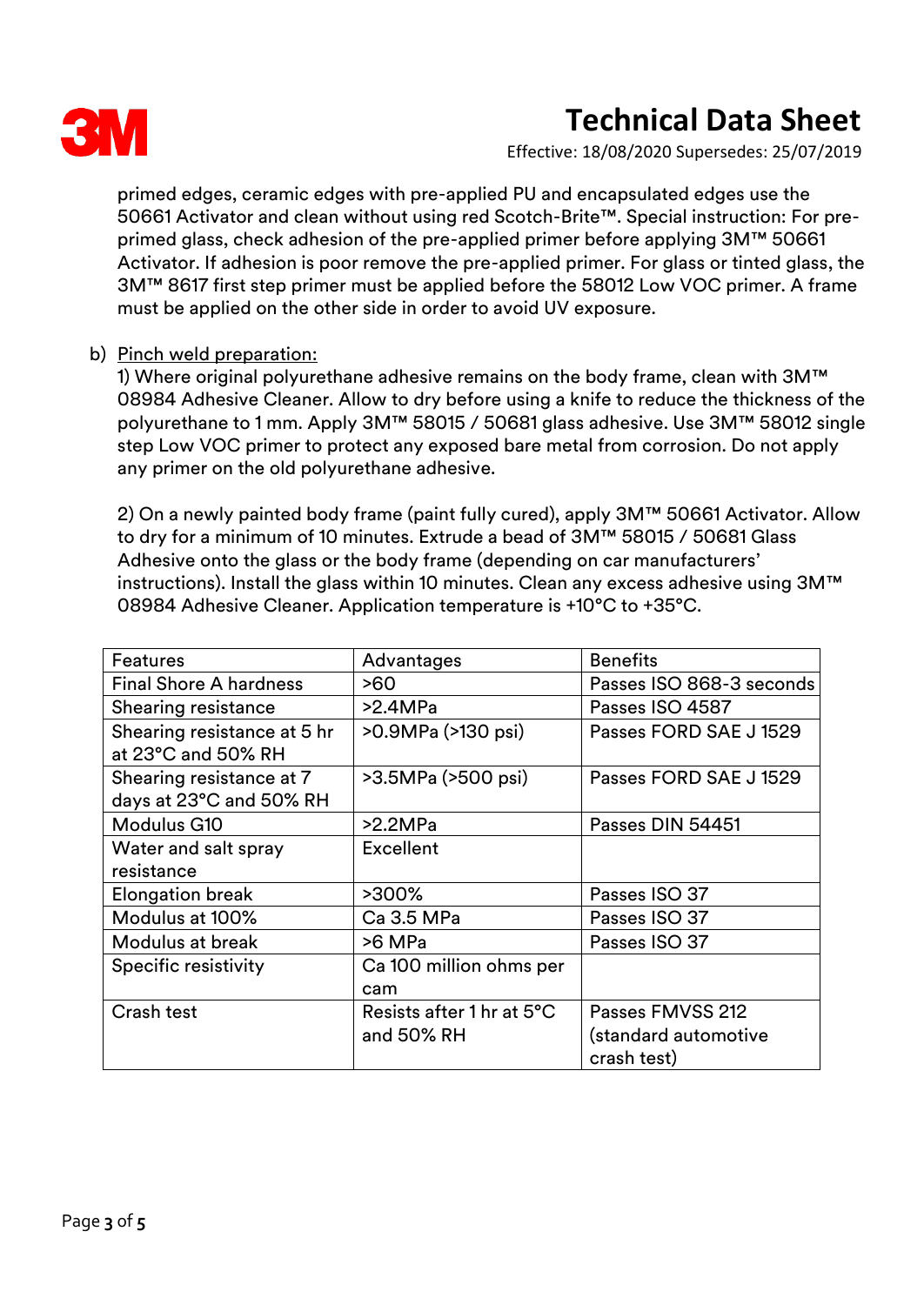

Effective: 18/08/2020 Supersedes: 25/07/2019

### 5) Storage

9 months in hermetically sealed original packaging between 5 and 25°C. Store cartridges at approximately 20 °C before use.

#### 6) Safety

Highly flammable. Extinguish all sources of ignition before use. Harmful. Read material safety data sheet before use. Do not breathe fumes and do not allow skin contact.

3M™ 58015/50681 High Modulus Low Conductivity Polyurethane Adhesive Sealant is designed FOR PROFESSIONAL INDUSTRIAL USE ONLY.

#### 7) Disclaimer

All statements, technical information and recommendations are based on tests we believe to be reliable as at the date of hereof, but the accuracy or completeness thereof is not guaranteed. Please ensure before using the product that it is suitable for your intended use. Since the conditions and methods of use of the product and of the information referred to herein are beyond our control, other than for fraudulent misrepresentation, 3M expressly disclaims any and all liability as to any results obtained or arising from any use of the product or reliance on such information